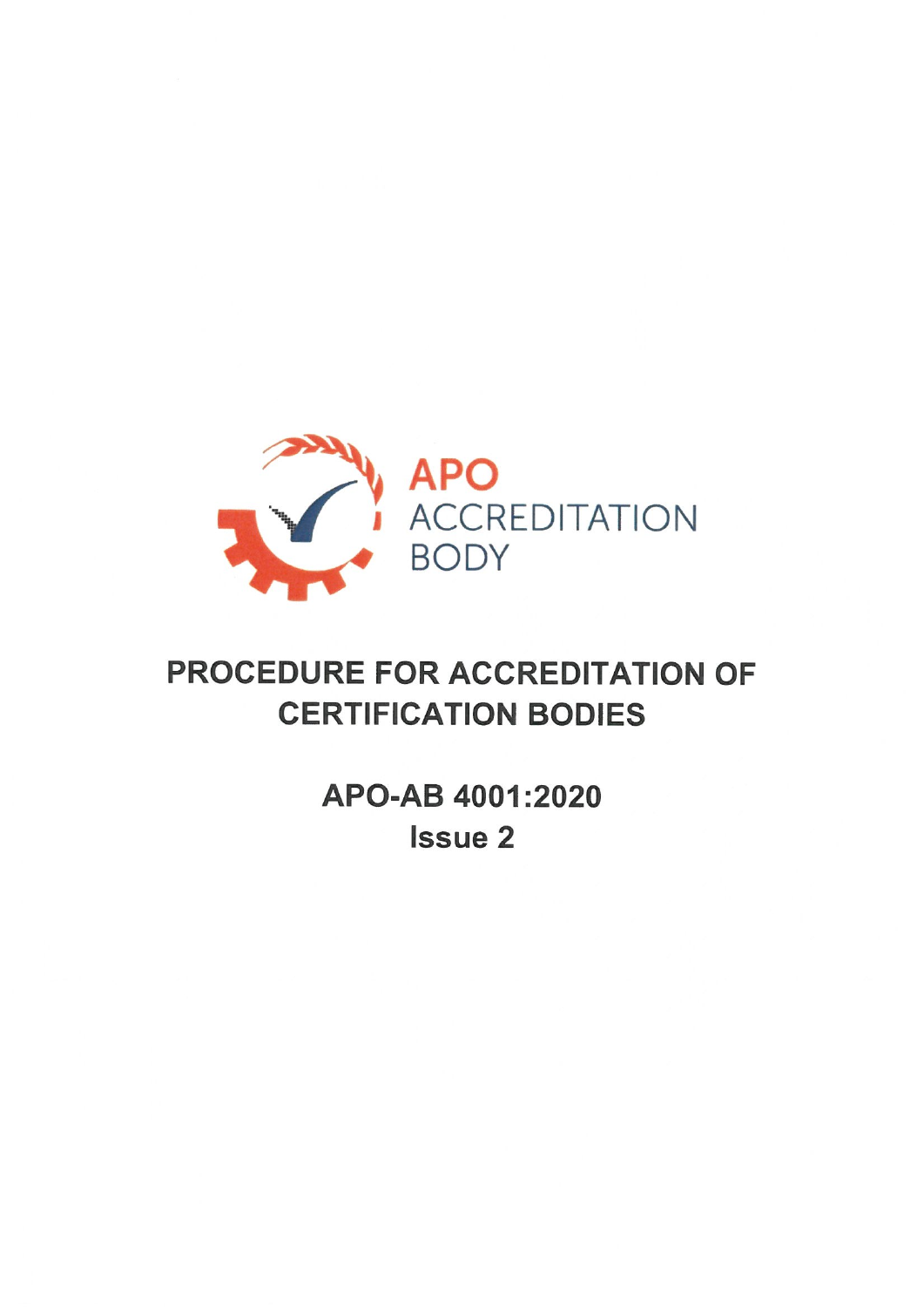Issue 2 supersedes Issue 1 (APO-AB PRO 4001/2019, Issue 1, 2019) dated 8 July 2019, which has been technically revised.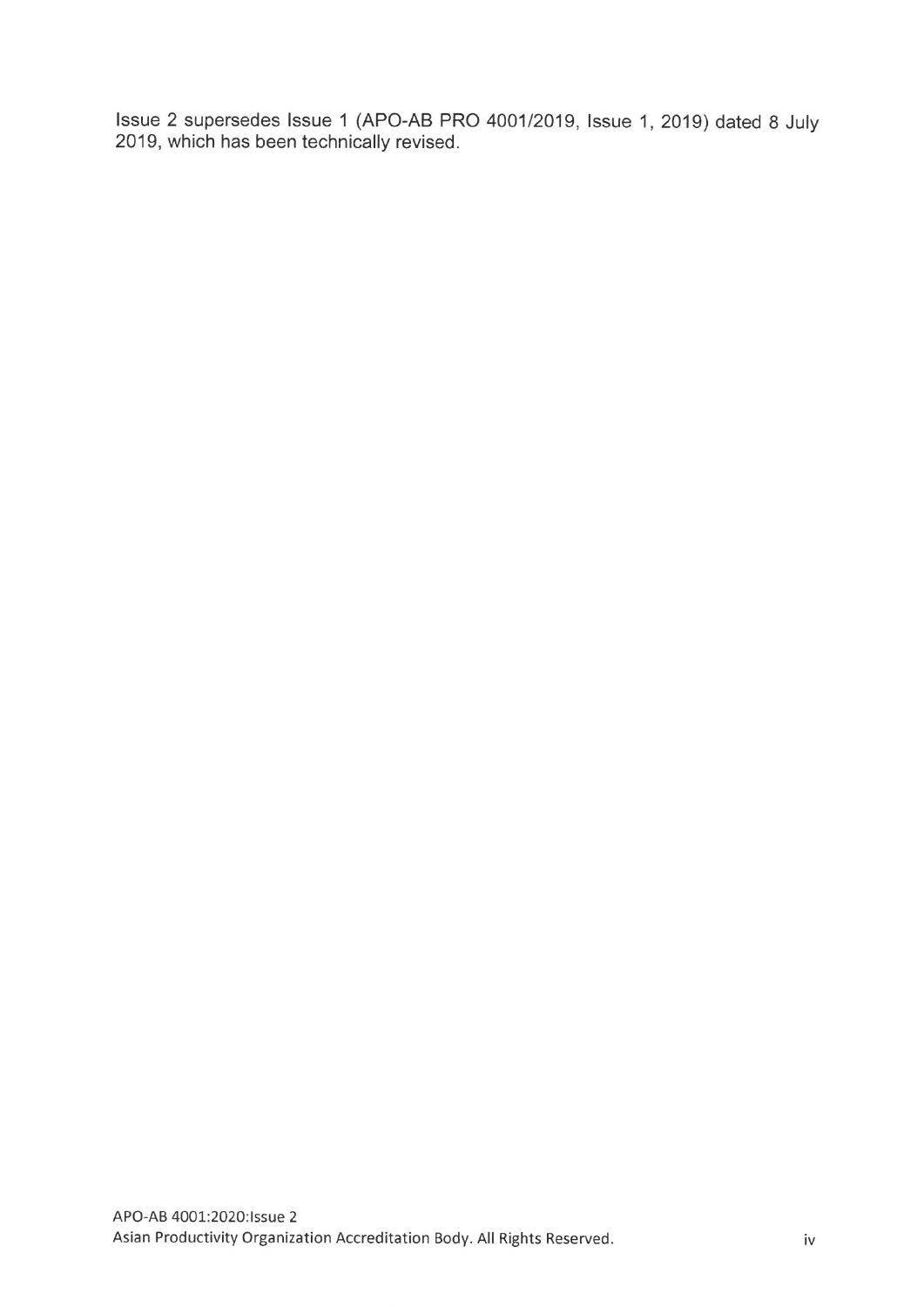# PROCEDURE FOR ACCREDITATION OF **CERTIFICATION BODIES**

# APO-AB 4001:2020 **Issue 2**

#### **TABLE OF CONTENTS**

| 1.               |         |  |  |
|------------------|---------|--|--|
| 2.               |         |  |  |
| 3.               |         |  |  |
| 4.               |         |  |  |
| 41               |         |  |  |
|                  | 4.1.1   |  |  |
|                  |         |  |  |
|                  | 4.1.2.1 |  |  |
|                  | 4.1.2.2 |  |  |
|                  | 4.1.3   |  |  |
|                  | 4.1.4   |  |  |
|                  |         |  |  |
| 4.2              |         |  |  |
| 5.               |         |  |  |
| 6.               |         |  |  |
| $\overline{7}$ . |         |  |  |
| 8.               |         |  |  |
| 9.               |         |  |  |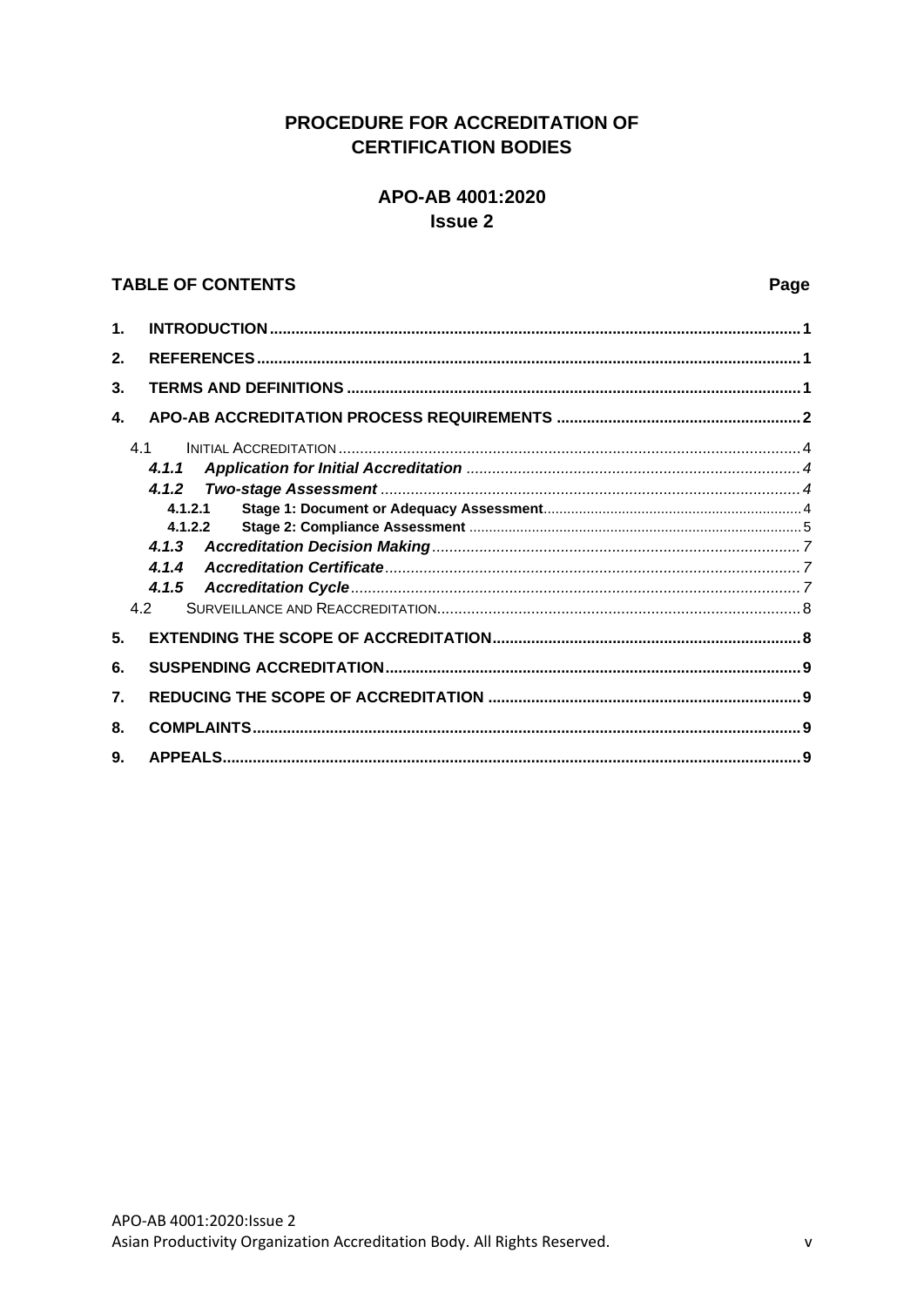# <span id="page-3-0"></span>**Introduction**

**1.1** The APO Accreditation Body (APO-AB) was set up in response to the decision of the 60th APO Governing Body Meeting to raise the visibility of the APO as the leading international organization on productivity enhancement. The APO-AB is a separate, impartial entity in the APO Secretariat which is responsible for assessing and accrediting certification bodies (CBs) following the APO-AB guidelines, which are adapted from the international standard ISO/IEC 17011. This document describes the process and procedures for accreditation of CBs.

**1.2** This document shall be read in conjunction with the relevant published APO-AB policy and procedure documents related to the accreditation of CBs conducting certification of persons (CoP).

# <span id="page-3-1"></span>**References**

**ISO/IEC 17011:2017,** Conformity Assessment–Requirements for Accreditation Bodies Accrediting Conformity Assessment Bodies

**ISO/IEC 17024:2012,** Conformity Assessment–General Requirements for Bodies Operating Certification of Persons

**ISO/IEC 19011:2018**, Guidelines for Auditing Management Systems

**ISO/IEC TS 17027:2014**, Conformity Assessment–Vocabulary Related to Competence of Persons Used for Certification of Persons

## <span id="page-3-2"></span>**Terms and Definitions**

**3.1 Accreditation criteria:** A set of requirements that a CB must meet to be accredited under the APO CoP scheme.

**3.2 APO-AB:** Asian Productivity Organization Accreditation Body.

**3.3 Accreditation:** Third-party confirmation related to a conformity assessment conveying formal demonstration of its competence to carry out specific conformity assessment tasks.

**3.4 Assessor:** A competent person employed/engaged by the APO-AB who is qualified and experienced in performing the functions of assessments under APO-AB accreditation schemes with impartiality and with no conflict of interest.

**3.5 Technical Expert:** A resource person who provides specific technical knowledge or expertise to the assessment team with respect to the scope of accreditation to be assessed and does not assess independently.

**3.6 Assessment Team:** A group of assessors to conduct assessment of a CB supported, if necessary, by technical experts.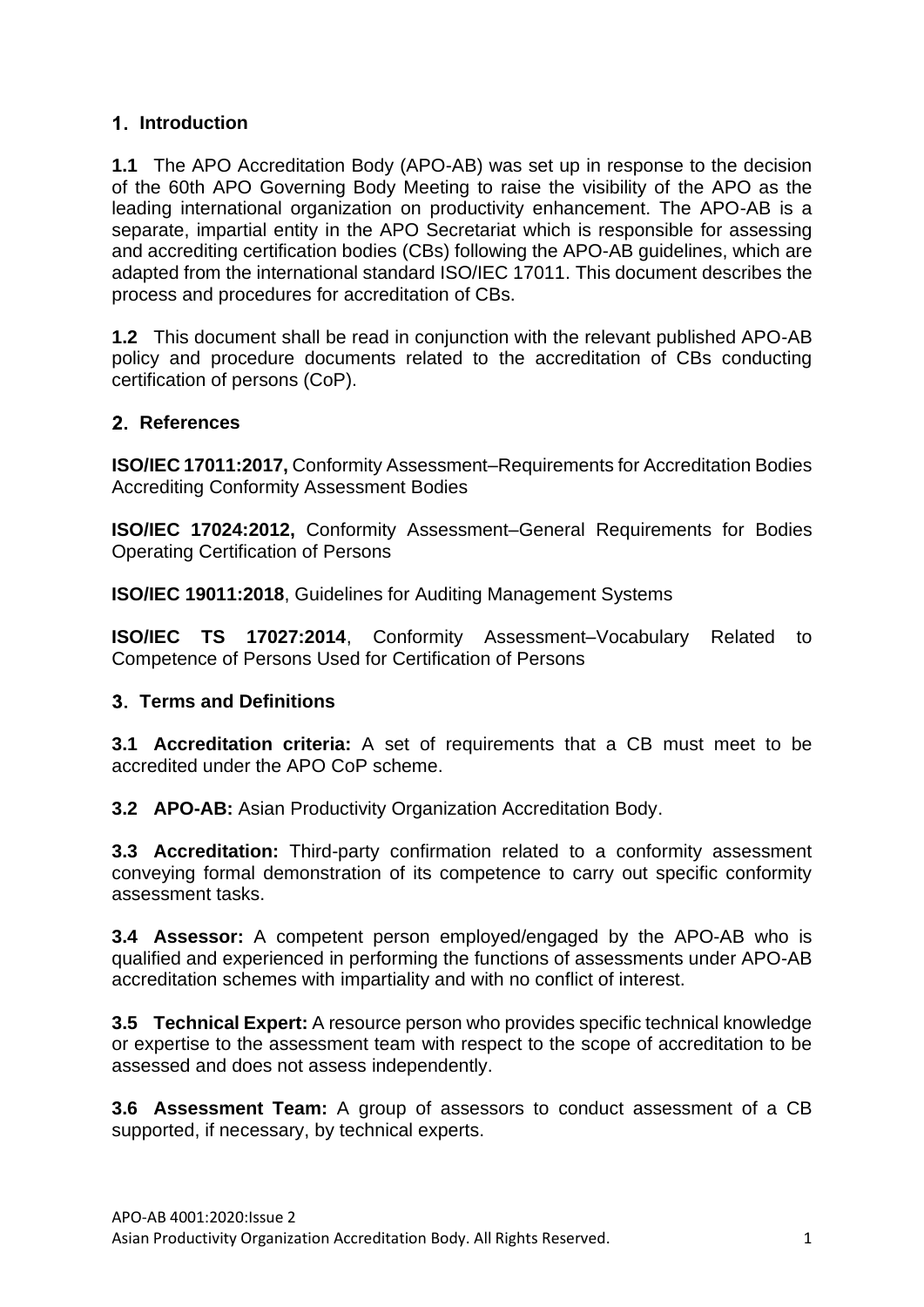**3.7 Accreditation Review Panel:** A panel of experts, who are competent and experienced in the related accreditation scheme, appointed by the Chair of the APO-AB Council. Their role is to evaluate and review the assessment reports with impartiality and with no conflict of interest and make recommendations to the Chair of the APO-AB for accreditation.

**3.8 Initial Assessment:** The first assessment carried out of a candidate CB of its first or a new accreditation scheme for which the CB is applying.

**3.9 Surveillance Assessment:** A periodic assessment activity carried out within the four-year accreditation cycle to ensure that the accredited CB is competent and in compliance with the assessment criteria and accreditation scheme.

**3.10 Reassessment:** An assessment conducted for reaccreditation and to renew the four-year accreditation cycle.

**3.11 Examination:** Part of the assessment to determine a candidate's competence by one or more means, such as written, oral, practical, and observational, depending on the requirements of the related certification scheme.

**3.12 Major Nonconformity:** A very serious nonconformity that raises concerns about the credibility, competence, and capability of a CB to meet the requirements of the standards and its management system.

**3.13 Minor Nonconformity:** A weakness in the system which, if not addressed, could lead to a major nonconformity or a number of related minor cases of nonconformity and may create risks resulting in the failure of the management system.

**3.14 Observations:** Findings not recorded as nonconformities but noted to highlight opportunities for improvement.

## <span id="page-4-0"></span>**APO-AB Accreditation Process Requirements**

Accreditation process requirements for CBs are set out in the APO-AB CoP and ISO/IEC 17024 standards and other relevant international standards. Figure 1 shows the stages of accreditation of CBs.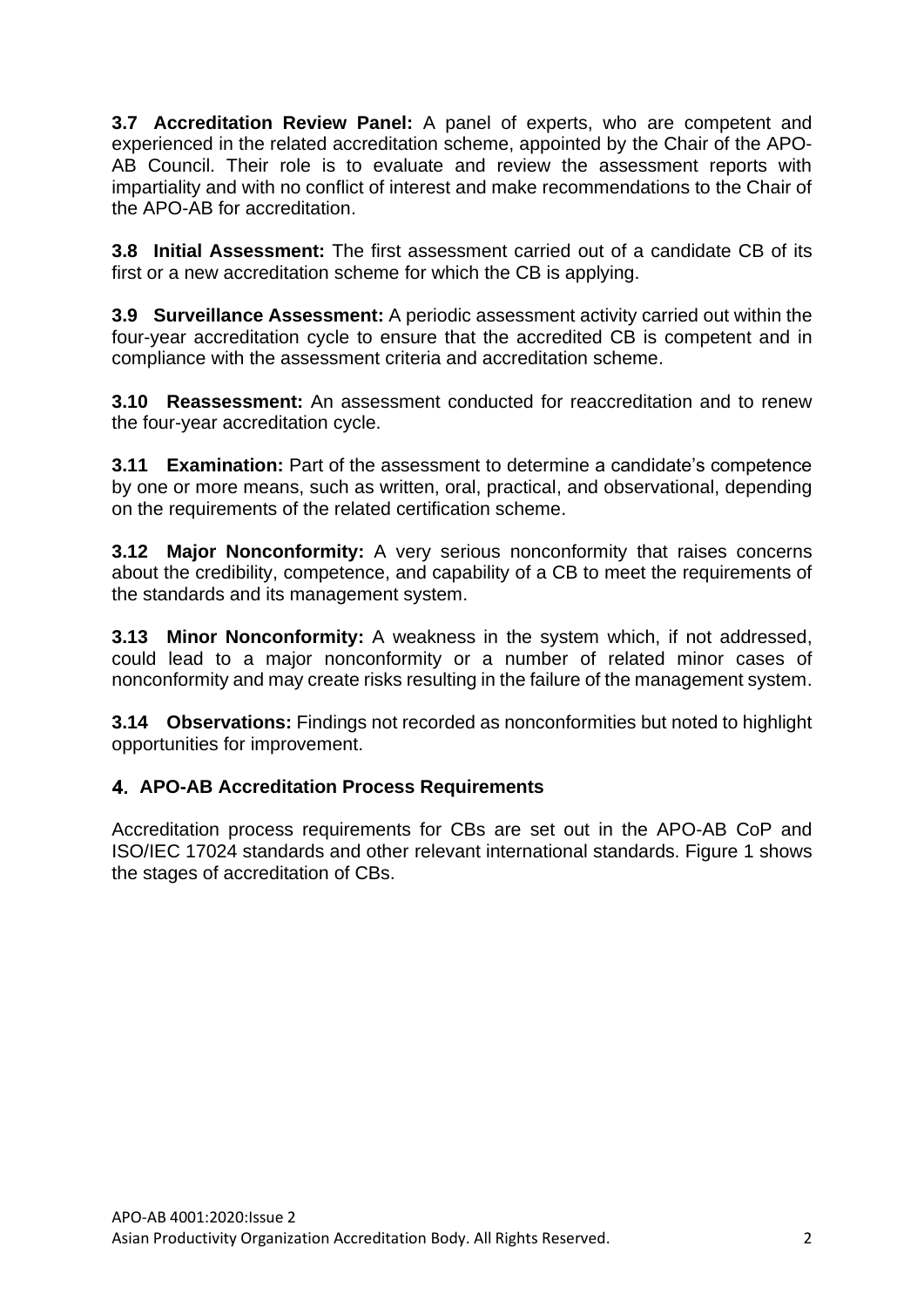

#### **Figure 1. APO-AB accreditation process.**

APO-AB 4001:2020:Issue 2 Asian Productivity Organization Accreditation Body. All Rights Reserved. 3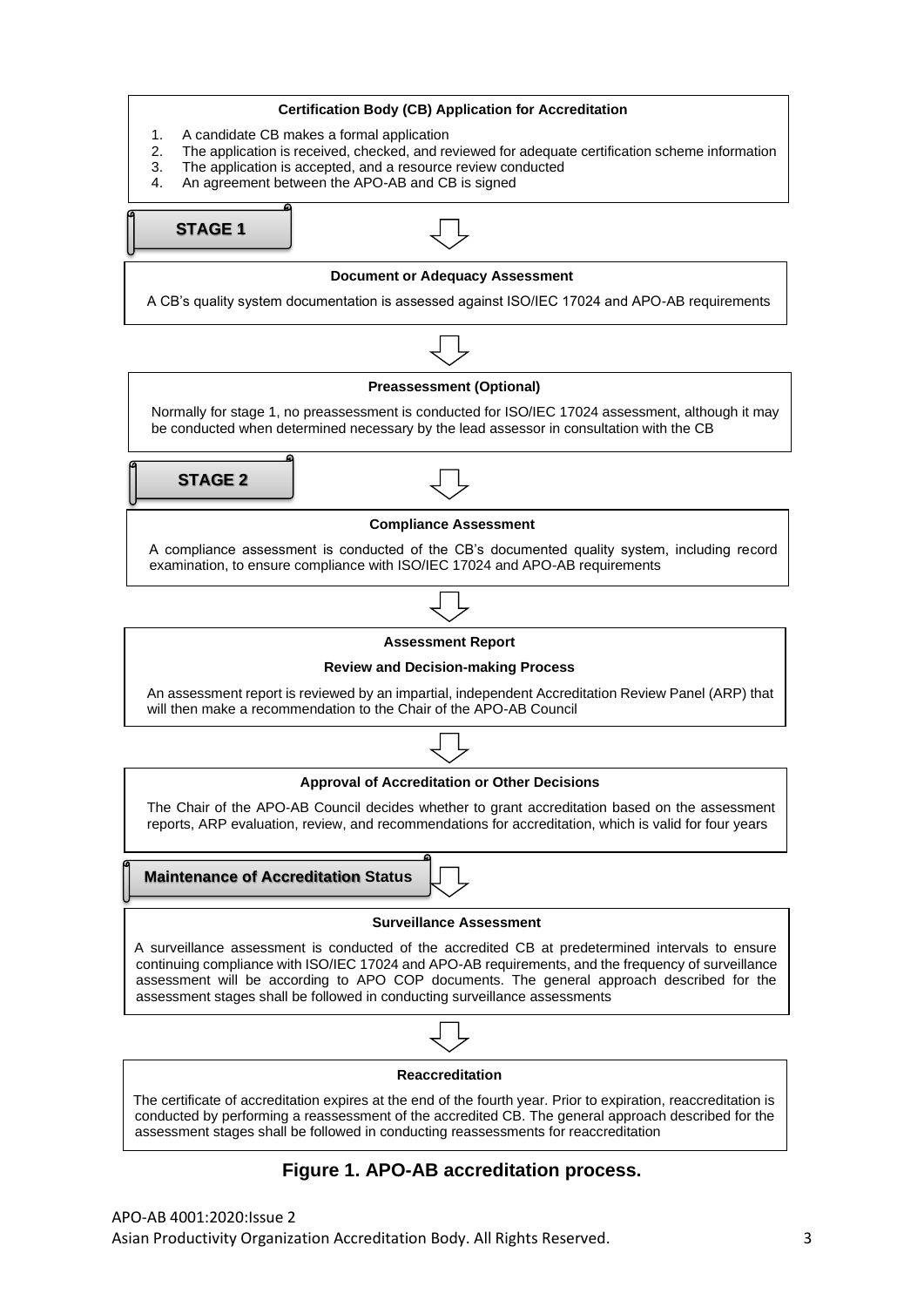## <span id="page-6-0"></span>**4.1 Initial Accreditation**

### <span id="page-6-1"></span>**4.1.1 Application for Initial Accreditation**

**4.1.1.1** A CB shall make a formal application by submitting the APO-AB application form together with the necessary documents listed in the form.

- **a)** The application is checked and reviewed for completeness and adequacy of certification scheme information. The applicant CB shall verify that it has certified at least 5 persons under the scheme applied for.
- **b)** The applicant CB must have completed at least one internal audit and one management review.
- **c)** When the CB application is in order and the scope of accreditation applied for is clearly stated, the APO-AB shall review its resources to confirm adequacy in terms of its ability and capacity to carry out the assessment of the CB following APO-AB policies and procedures. The APO-AB confirms the competency matrix and availability of its team of assessors and technical experts (if required) to carry out the assessment in a timely manner.
- **d)** If the APO-AB's own resources are not available, outsourcing may be required while ensuring that the procedures and quality of service are maintained.
- **e)** If necessary, the APO-AB has the right to request additional information.

**4.1.1.2** The CB completes the APO-AB Accreditation Agreement, which is signed by an authorized signatory of the CB. The accreditation agreement requires the CB to fulfill the obligations and requirements for accreditation.

**4.1.1.3** An application for accreditation is valid for two years from the date of acceptance of the application and lapses at the end of the two-year period if accreditation is not successful. The APO-AB reserves the right to extend this period as it deems appropriate.

#### <span id="page-6-2"></span>**4.1.2 Two-stage Assessment**

The accreditation assessment is carried out in two stages: stage 1 is a document or adequacy assessment; and stage 2 is a compliance assessment.

#### <span id="page-6-3"></span>**4.1.2.1 Stage 1: Document or Adequacy Assessment**

**a)** The APO-AB identifies the assessment team and lead assessor from the List of Approved Qualified and Competent Assessors **APO-AB 7001.** The identified lead assessor and assessment team members shall have the required knowledge of and skills in the specific scope of the accreditation applied for, with no conflict of interest, and ensure the objectivity, confidentiality, and impartiality of their activities. All assessors and technical experts shall sign an Assessor Agreement pledging to maintain confidentiality. The CB seeking accreditation shall be notified of the lead assessor and assessment team members.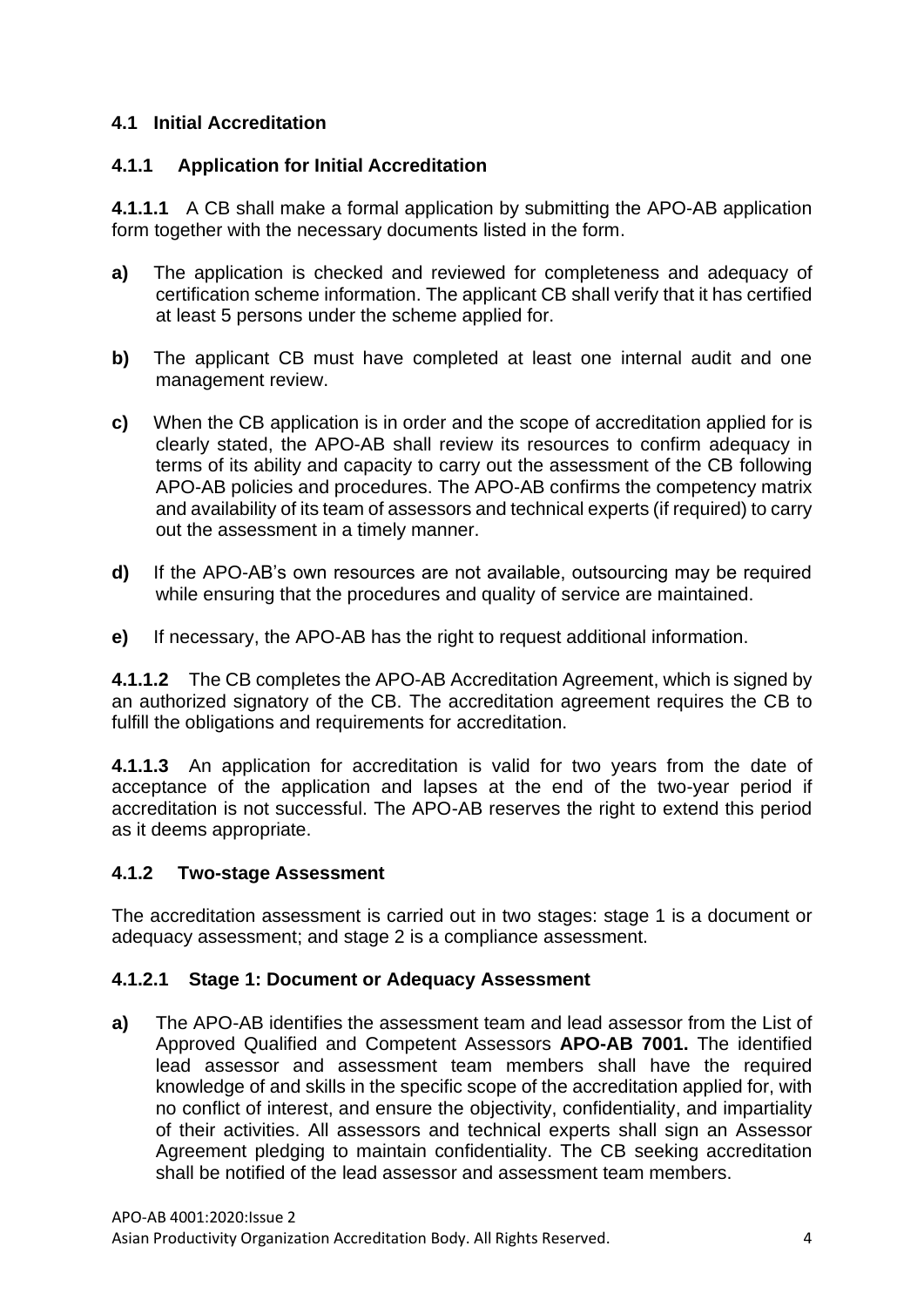- **b)** If there is a need to use assessors and technical experts who are not on the **APO-AB 7001**, the APO-AB Procedure for Selecting, Training, and Formally Authorizing Assessors and Technical Experts is followed.
- **c)** Assessors and technical experts follow the APO-AB Procedure for Selecting, Training, and Formally Authorizing Assessors and Technical Experts.
- **d)** The CB provides the APO-AB assessment team with its most current documents and records.
- **e)** The assessment team reviews all relevant documents supplied by the CB to evaluate and assess the CB's conformity assessment system for compliance with the ISO/IEC 17024 standard and APO-AB CoP standards and guides related to the scope of accreditation. The lead assessor is responsible for the conclusion.
- **f)** A report on stage 1 containing observations, comments, and notes on any deficiencies and examples of noncompliance shall be given to the CB.
- **g)** The applicant CB addresses any deficiencies and examples of noncompliance and submits a written report on the remedial and corrective actions taken.
- **h)** The APO-AB decides whether to proceed with the assessment based on the report findings of nonconformities and deficiencies.
- **i)** If the deficiencies are major and not properly addressed within 30 days or, depending on the agreement of the APO-AB, during an extension period, the APO-AB may decide not to proceed with the stage 2 assessment and communicate the decision to the applicant CB in writing.

Note: Normally for stage 1, no preassessment is conducted for ISO/IEC 17024, although it may be conducted if felt necessary by the lead assessor in consultation with the CB.

#### <span id="page-7-0"></span>**4.1.2.2 Stage 2: Compliance Assessment**

If the APO-AB assessment team is satisfied with the adequacy assessment, the team shall prepare to conduct the compliance audit.

- **a)** The assessment team shall develop an assessment plan to cover the scope of accreditation, persons to be assessed, and the locations where the activities are to be assessed.
- **b)** In selecting the activities to be assessed, the assessment team considers the relevancy and risks associated with the activities.
- **c)** The APO-AB informs and confirms with the applicant CB and members of the assessment team the date(s) and assessment plan 30 working days in advance.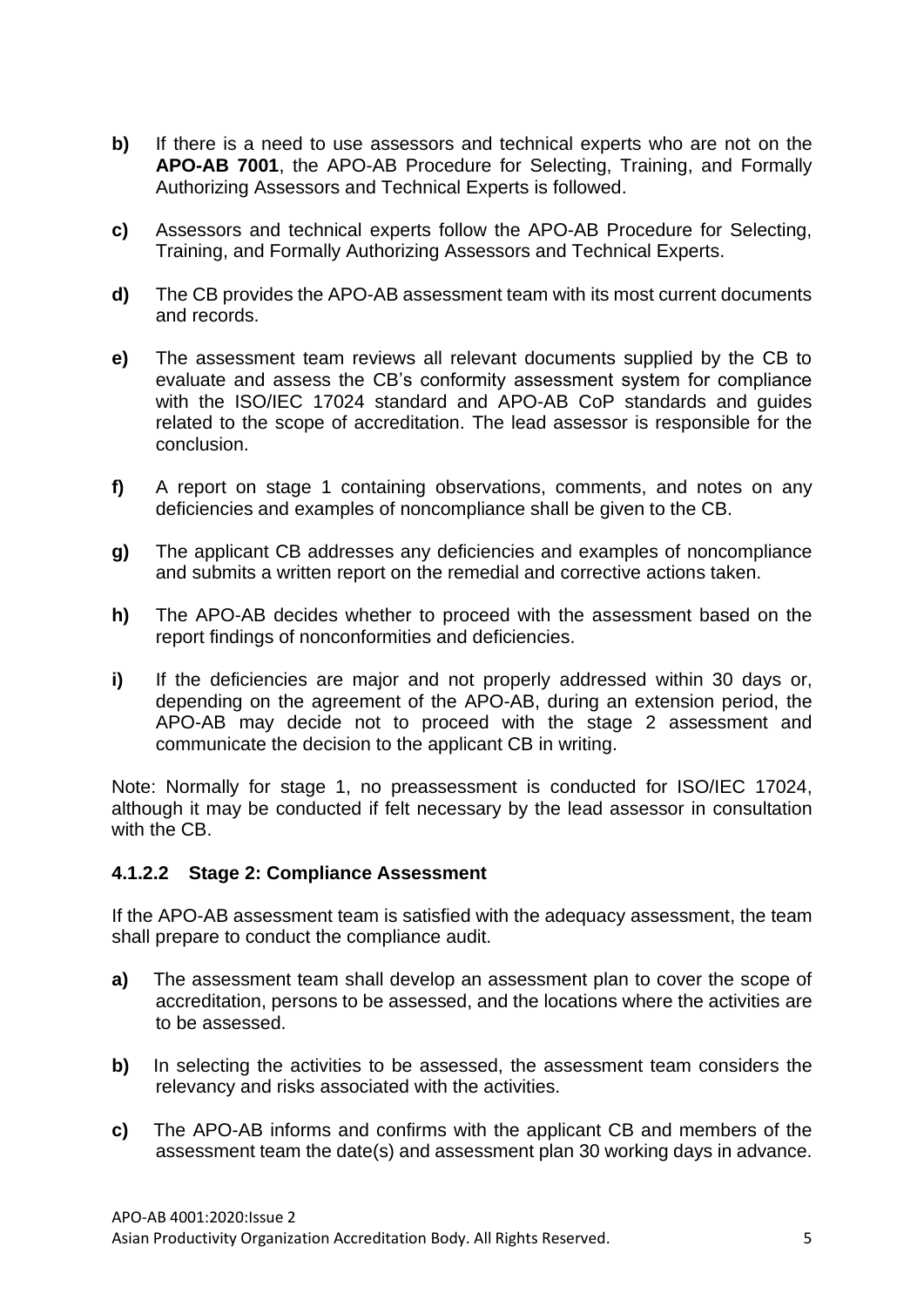- **d)** During the compliance assessment, the assessment team shall conduct assessments following the APO-AB Procedures for Assessment. At the beginning of the first day of the compliance assessment, the lead assessor conducts an opening meeting with the applicant CB management personnel involved in certification activities. Guidelines for conducting the opening meeting are given in the APO-AB Work Instructions for Conducting the Opening Meeting. The meeting states the purpose of the accreditation and accreditation requirements clearly, as well as confirms the assessment plan and scope of assessment. It also seeks to ensure that all agreed arrangements for the assessment are in place.
- **e)** The assessment team conducts the assessment based on the agreed-upon assessment plan.
- **f)** The assessment team employs the following assessment techniques:
	- i. Interviewing personnel involved in the applicant CB's CoP activities
	- ii. Reviewing records
	- iii. Verifying the applicant CB's procedures and practices for outsourcing
- **g)** Each assessor records each observation gathered during the assessment and obtains the initials of the applicant CB's representative on each observation noted.
- **h)** The assessment team analyzes and discusses all relevant information and objective evidence gathered prior to and during the assessment to establish full confidence in the competence of the applicant CB and its conformity with the requirements for accreditation. Possible areas for improvement may also be reported to the CB as observations, but no consultancy or solutions for improvement are provided.
- **i)** The lead assessor and assessment team then reach a consensus on the assessment results regarding the competence and conformity of the applicant CB with the ISO/IEC 17024 standard and APO-AB policies and procedures.
- **j)** At the end of the compliance assessment visit, the APO-AB assessment team holds a closing meeting to communicate its findings and the conclusions of the assessment to the CB following the APO-AB Work Instructions for Conducting a Closing Meeting.
- **k)** The summary report shall be signed by the authorized signatory from the CB as well as the authorized signatory from the APO-AB.
- **l)** For any nonconformities identified, the CB must respond by listing the corrective actions to be taken and the schedule for the nonconformities to be addressed and resolved. The CB submits the corrective actions for noncomformities within 30 days. If corrective action cannot be completed in 30 days, the applicant CB shall submit an action plan to request extension. If the action plan is approved, a maximum of 60 days is given to complete the corrective action. The APO-AB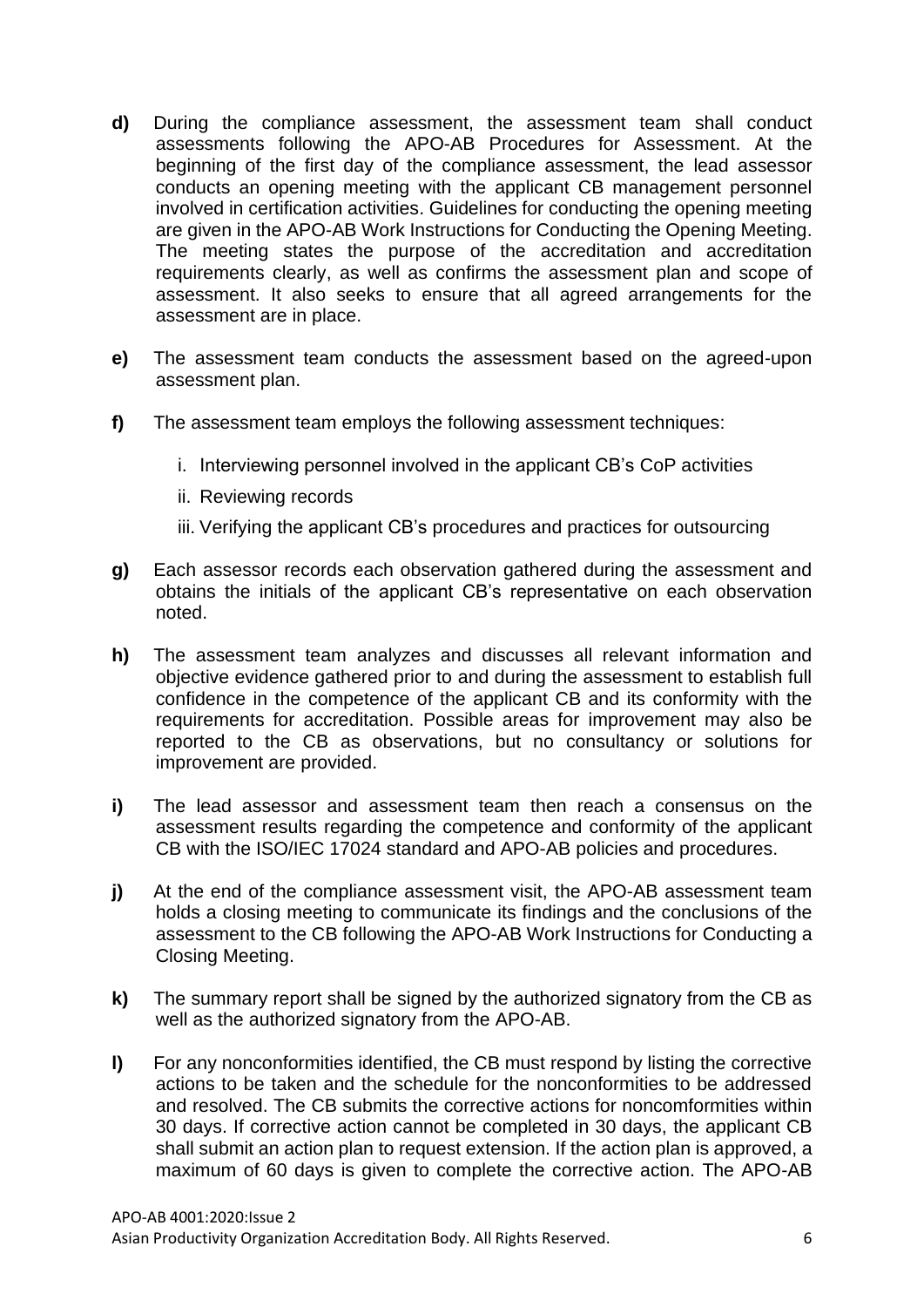may decide whether to continue the accreditation process if no submission is received from the CB during the agreed period.

- **m)** The assessment team sends the report to the ARP within 10 working days.
- **n)** Prior to submitting the assessment report to the ARP, the APO-AB assessment team shall ensure that the CB has resolved all issues and nonconformities according to the ISO/IEC 17024 standard and APO-AB policies and procedures.

**4.1.2.3** The above two phases of assessment mentioned in 4.1.2.1 and 4.1.2.2 may follow the traditional methodology of assessing CBs which involves physical office and onsite assessments of CBs and/or using online or e-assessment which is a remote assessment methodology to complement the usual traditional physical assessment. However, if remote assessment is to be conducted, prior mutual agreement between the APO-AB and the CB to be assessed should be reached. The principles and approach used will follow the IAF Informative Document IAF ID 12:2015, Issue 1 on Principles on Remote Assessment.

### <span id="page-9-0"></span>**4.1.3 Accreditation Decision Making**

- **a)** The assessment report and recommendation for accreditation are reviewed by the ARP as specified in the Terms of Reference for the ARP.
- **b)** The Chair of the APO-AB Council decides whether to grant accreditation based on the assessment reports, ARP evaluation, review, and recommendations for accreditation.

## <span id="page-9-1"></span>**4.1.4 Accreditation Certificate**

- **a)** The APO-AB provides an accreditation certificate accompanied by a schedule containing the detailed scope of accreditation of the CB upon granting accreditation.
- **b)** The accreditation certificate issued shall bear the APO-AB accreditation symbol/logo and state the starting and expiration dates of accreditation.
- **c)** The accredited CB shall comply with the terms and conditions stated in the Accreditation Agreement.
- **d)** The APO-AB shall make available and continuously update information in its publications and on its website a list of accredited CBs and other related information, while safeguarding confidentiality.

## <span id="page-9-2"></span>**4.1.5 Accreditation Cycle**

**a)** The accreditation cycle is four (4) years from the date of granting initial accreditation and for the same period following successful compliance reassessment.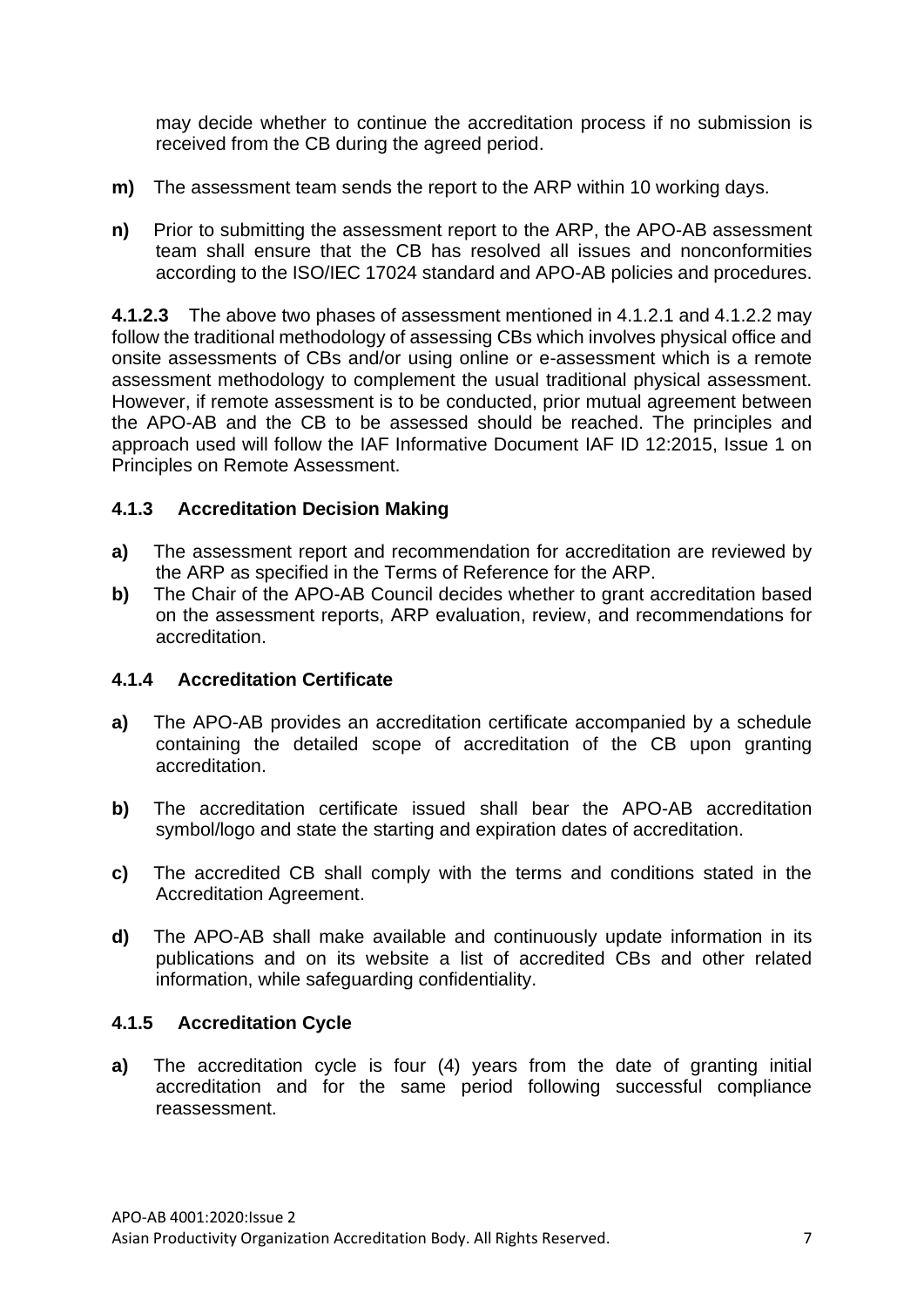**b)** CBs are given a schedule of the accreditation assessment program. The conformity assessment activities representative of the scope of accreditation are assessed during the assessment cycle, as shown in Tables 1 and 2.

### <span id="page-10-0"></span>**4.2 Surveillance and Reaccreditation**

**4.2.1** The APO-AB shall establish a complementary forward plan for surveillance and reaccreditation of the accredited CB, as shown in Tables 1 and 2.

**4.2.2** The general approach described for initial assessment stages shall be followed for conducting the surveillance assessment and for reassessment for reaccreditation.

| Surveillance 1 | Approximately 12 months from the date of granting/renewal |
|----------------|-----------------------------------------------------------|
| Surveillance 2 | Approximately 15 months from the date of surveillance     |
| Reassessment   | Approximately 3 months before the expiration date         |

# **Table 1. First cycle of accreditation.**

### **Table 2. Subsequent cycle of accreditation.**

| Surveillance | Approximately 18 months from the previous expiration date |
|--------------|-----------------------------------------------------------|
| Reassessment | Approximately 6 months before the expiration date         |

Notes:

1. Remote assessment methodology as mentioned in 4.3.4.3) may be used by mutual agreement between the APO-AB and the CB concerned.

2. The interval between assessments will not be more than two years.

## <span id="page-10-1"></span>**Extending the Scope of Accreditation**

**5.1** The APO-AB has developed the procedure given in APO-AB 4010 to manage applications for extension of the accreditation scope and to determine whether extensions may be granted based on the risk associated with the activities in the scope of extension.

**5.2** Depending on circumstances or arrangements between the APO-AB and CB involved, assessment for extension of the accreditation scope may be conducted during a surveillance or reassessment visit.